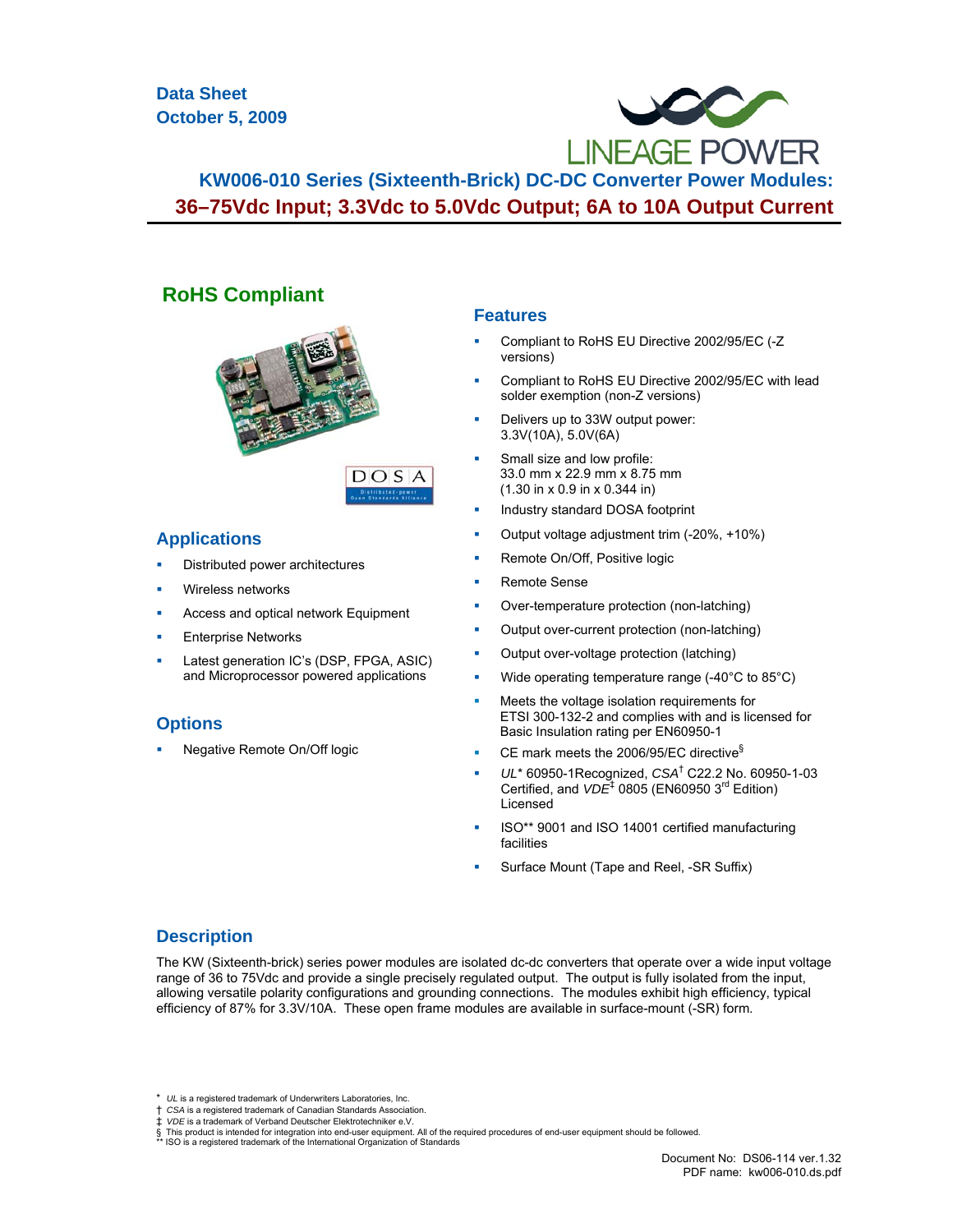# **Absolute Maximum Ratings**

Stresses in excess of the absolute maximum ratings can cause permanent damage to the device. These are absolute stress ratings only, functional operation of the device is not implied at these or any other conditions in excess of those given in the operations sections of the data sheet. Exposure to absolute maximum ratings for extended periods can adversely affect the device reliability.

| <b>Parameter</b>                            | <b>Device</b> | Symbol           | Min    | <b>Max</b> | Unit     |
|---------------------------------------------|---------------|------------------|--------|------------|----------|
| Input Voltage                               |               |                  |        |            |          |
| Continuous                                  | All           | $V_{\text{IN}}$  | $-0.3$ | 80         | $V_{dc}$ |
| Transient (100 ms)                          | All           | $V_{IN. trans}$  | $-0.3$ | 100        | $V_{dc}$ |
| <b>Operating Ambient Temperature</b>        | All           | $T_A$            | -40    | 85         | °C       |
| (see Thermal Considerations section)        |               |                  |        |            |          |
| Storage Temperature                         | All           | $T_{\text{stg}}$ | -55    | 125        | °C       |
| I/O Isolation voltage (100% Factory tested) | All           |                  |        | 1500       | $V_{dc}$ |

# **Electrical Specifications**

Unless otherwise indicated, specifications apply over all operating input voltage, resistive load, and temperature conditions.

| <b>Parameter</b>                                                                                                                                                       | <b>Device</b> | Symbol                         | <b>Min</b> | <b>Typ</b> | <b>Max</b> | Unit     |
|------------------------------------------------------------------------------------------------------------------------------------------------------------------------|---------------|--------------------------------|------------|------------|------------|----------|
| <b>Operating Input Voltage</b>                                                                                                                                         | All           | $V_{IN}$                       | 36         | 48         | 75         | $V_{dc}$ |
| Maximum Input Current                                                                                                                                                  | All           | I <sub>IN max</sub>            |            |            | 1.5        | $A_{dc}$ |
| $(V_{IN} = V_{IN, min}$ to $V_{IN, max}$ , $I_0 = I_{O, max}$ )                                                                                                        |               |                                |            |            |            |          |
| Input No Load Current                                                                                                                                                  | All           | IN.No load                     |            | 40         | 75         | mA       |
| $(V_{IN} = V_{IN \ nom}$ , $I_{O} = 0$ , module enabled)                                                                                                               |               |                                |            |            |            |          |
| Input Stand-by Current                                                                                                                                                 | All           | I <sub>IN,stand-by</sub>       |            | 3          | 5          | mA       |
| $(V_{IN} = V_{IN, nom}$ , module disabled)                                                                                                                             |               |                                |            |            |            |          |
| Inrush Transient                                                                                                                                                       | All           | $I^2$                          |            |            | 0.1        | $A^2s$   |
| Input Reflected Ripple Current, peak-to-peak<br>(5Hz to 20MHz, 1µH source impedance; $V_{IN,min}$ to<br>$V_{IN, max, 10} = I_{Omax}$ ; See Test configuration section) | All           |                                |            | 30         |            | $mA0-D$  |
| Input Ripple Rejection (120Hz)                                                                                                                                         | All           |                                | 50         |            |            | dB       |
| <b>EMC, EN55022</b>                                                                                                                                                    |               | See EMC Considerations section |            |            |            |          |

## **CAUTION: This power module is not internally fused. An input line fuse must always be used.**

This power module can be used in a wide variety of applications, ranging from simple standalone operation to an integrated part of sophisticated power architectures. To preserve maximum flexibility, internal fusing is not included, however, to achieve maximum safety and system protection, always use an input line fuse. The safety agencies require a time-delay fuse with a maximum rating of 5 A (see Safety Considerations section). Based on the information provided in this data sheet on inrush energy and maximum dc input current, the same type of fuse with a lower rating can be used. Refer to the fuse manufacturer's data sheet for further information.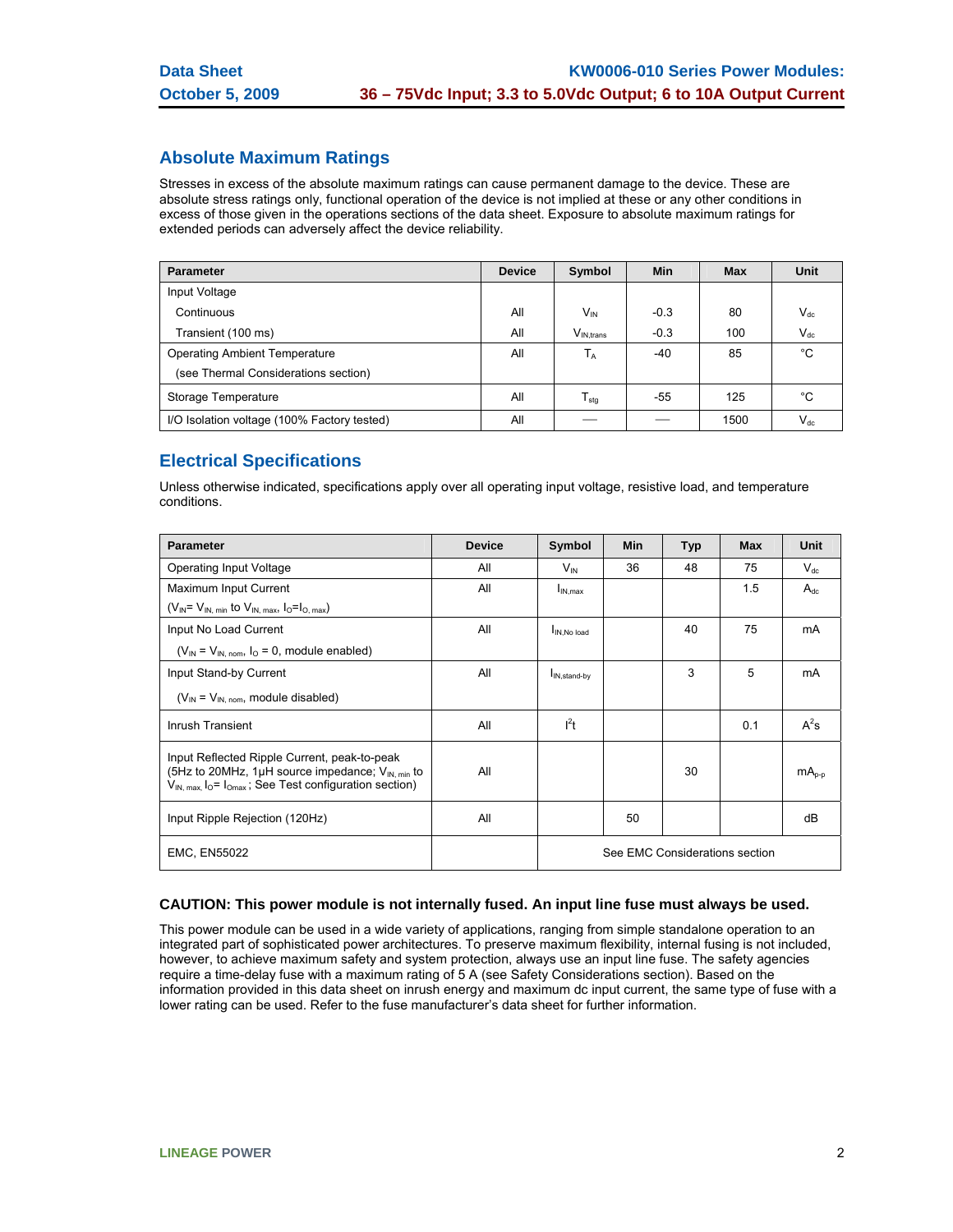# **Electrical Specifications (continued)**

| <b>Parameter</b>                                                                                                           | <b>Device</b> | Symbol                     | Min     | Typ          | <b>Max</b> | Unit              |
|----------------------------------------------------------------------------------------------------------------------------|---------------|----------------------------|---------|--------------|------------|-------------------|
| Output Voltage Set-point                                                                                                   | All           | $V_{O.}$ set               | $-1.5$  |              | $+1.5$     | $\%$ $V_{O, set}$ |
| $(V_{IN} = V_{IN. min}, I_{O} = I_{O. max}, T_A = 25^{\circ}C)$                                                            |               |                            |         |              |            |                   |
| Output Voltage                                                                                                             | All           | $V_{\Omega}$               | $-3.0$  |              | $+3.0$     | $\%$ $V_{O, set}$ |
| (Over all operating input voltage, resistive load,<br>and temperature conditions until end of life)                        |               |                            |         |              |            |                   |
| <b>Adjustment Range</b><br>Selected by an external resistor                                                                | All           | $V_{\rm O,adj}$            | $-20.0$ |              | $+10.0$    | $V_{dc}$          |
| <b>Output Regulation</b>                                                                                                   |               |                            |         |              |            |                   |
| Line ( $V_{IN} = V_{IN. min}$ to $V_{IN. max}$ )                                                                           | All           |                            |         |              | 0.1        | $% V_{O, set}$    |
| Load ( $I_0 = I_{O, min}$ to $I_{O, max}$ )                                                                                | All           |                            |         |              | 5          | mV                |
| Temperature $(T_{ref} = T_{A, min}$ to $T_{A, max}$ )                                                                      | All           |                            |         |              | ±1.0       | $\%$ $V_{O, set}$ |
| Output Ripple and Noise on nominal output                                                                                  |               |                            |         |              |            |                   |
| $(V_{IN} = V_{IN, nom}$ , $I_0 = I_{O, max}$ , $T_A = T_{A, min}$ to $T_{A, max}$ )<br>(see Figure 14 for test conditions) |               |                            |         |              |            |                   |
| RMS (5Hz to 20MHz bandwidth)                                                                                               | F             |                            |         |              | 20         | $mV_{rms}$        |
| Peak-to-Peak (5Hz to 20MHz bandwidth)                                                                                      | F             |                            |         |              | 60         | $mV_{pk-pk}$      |
| RMS (5Hz to 20MHz bandwidth)                                                                                               | A             |                            |         |              | 25         | $mV_{rms}$        |
| Peak-to-Peak (5Hz to 20MHz bandwidth)                                                                                      | Α             |                            |         |              | 75         | $mV_{pk-pk}$      |
| <b>External Capacitance</b>                                                                                                | F             | $C_{O, \, max}$            | $0^*$   |              | 5,000      | μF                |
|                                                                                                                            | Α             | $C_{O, max}$               | 0*      |              | 2,000      | μF                |
| <b>Output Current</b>                                                                                                      | A             | I <sub>o</sub>             | 0       |              | 6          | $A_{dc}$          |
|                                                                                                                            | F             | I <sub>o</sub>             | 0       |              | 10         | $A_{dc}$          |
| Output Current Limit Inception (Hiccup Mode)                                                                               | All           | $I_{\text{O, lim}}$        | 101     |              | 130        | $% I_{0}$         |
| ( $V_0$ = 90% of $V_{O, set}$ )                                                                                            |               |                            |         |              |            |                   |
| Output Short-Circuit Current                                                                                               | All           | $I_{O. s/c}$               |         | $\mathbf{1}$ |            | $A_{\rm rms}$     |
| (V <sub>o</sub> ≤250mV) (Hiccup Mode)                                                                                      |               |                            |         |              |            |                   |
| Efficiency                                                                                                                 | All           | η                          |         | 87.0         |            | $\%$              |
| $V_{IN}$ = $V_{IN, nom}$ , T <sub>A</sub> =25°C $I_0$ = $I_{O, max}$ , V <sub>O</sub> = V <sub>O,set</sub>                 |               |                            |         |              |            |                   |
| Switching Frequency                                                                                                        | All           | $f_{sw}$                   |         | 300          |            | kHz               |
| Dynamic Load Response                                                                                                      |               |                            |         |              |            |                   |
| $(dlo/dt = 1.0A/\mu s; V_{IN} = V_{IN, nom}; T_A = 25^{\circ}C)$                                                           |               |                            |         |              |            |                   |
| Load Change from lo= 50% to 75% or 25% to<br>50% of lo, max; 470µF external capacitance<br>$(ESRmax < 20 m\Omega)$         |               |                            |         |              |            |                   |
| <b>Peak Deviation</b>                                                                                                      | All           | $\mathsf{V}_{\mathsf{pk}}$ |         | 3            |            | $% V_{O, set}$    |
| Settling Time (Vo<10% peak deviation)                                                                                      | All           | $t_{\rm s}$                |         | 200          |            | μS                |

(\* See Output Overvoltage Protection Information in the Feature Specifications and Feature Descriptions for advise on minimum output capacitance)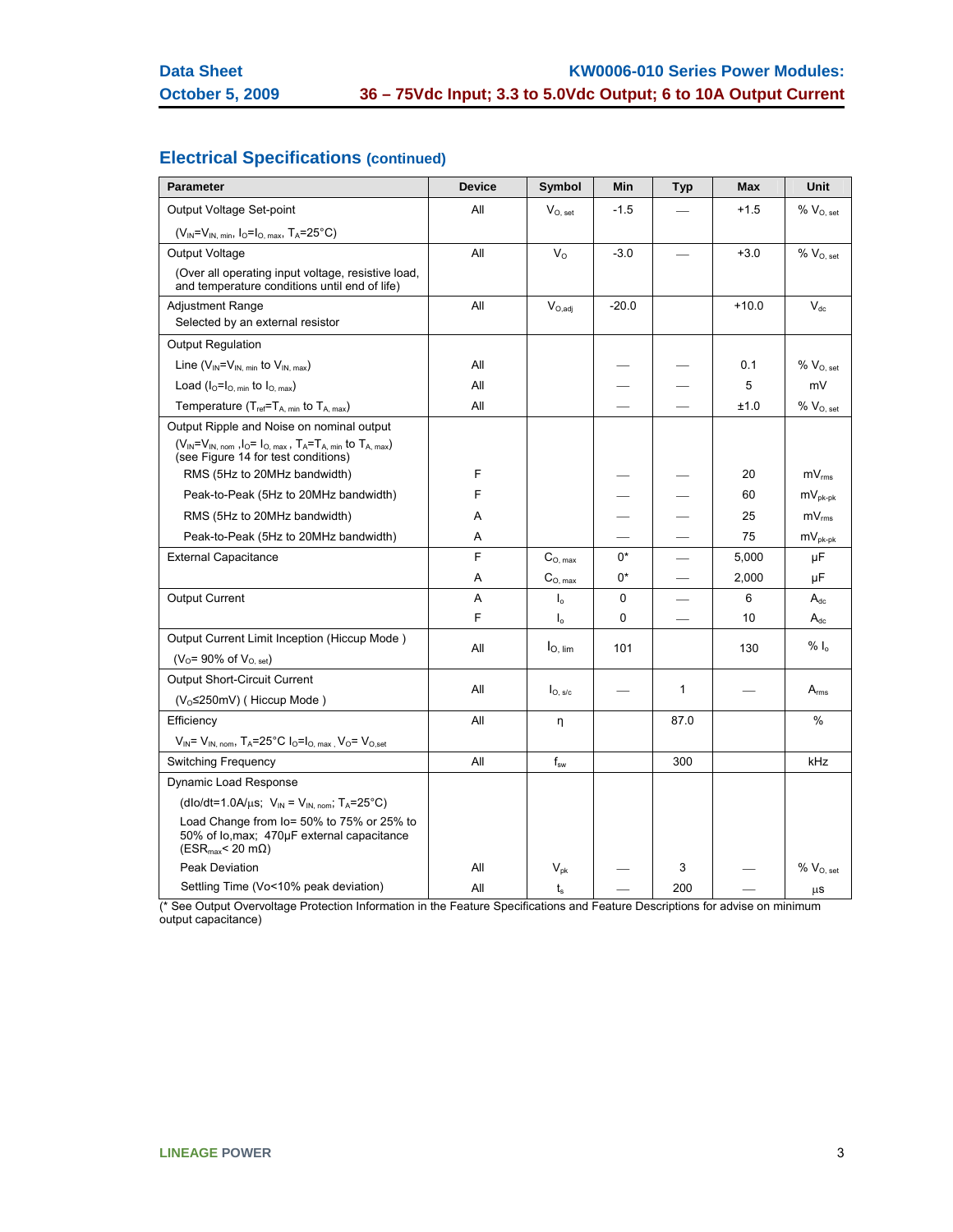# **Isolation Specifications**

| <b>Parameter</b>             | <b>Device</b> | <b>Symbol</b>    | Min                      | Typ                      | <b>Max</b> | Unit     |
|------------------------------|---------------|------------------|--------------------------|--------------------------|------------|----------|
| <b>Isolation Capacitance</b> | All           | C <sub>iso</sub> | $\overline{\phantom{a}}$ | 120                      |            | рF       |
| <b>Isolation Resistance</b>  | All           | $R_{\rm iso}$    | 10                       | $\overline{\phantom{a}}$ |            | MΩ       |
| I/O Isolation Voltage        | All           | All              |                          | __                       | 1500       | $V_{dc}$ |

# **General Specifications**

| <b>Parameter</b>                                                                                                                                      | Min<br><b>Device</b><br>Max<br>Typ |  | Unit      |         |         |
|-------------------------------------------------------------------------------------------------------------------------------------------------------|------------------------------------|--|-----------|---------|---------|
| Calculated MTBF Based upon Telcordia SR-332<br>Issue 2: Method 1 Case 3, 90% confidence<br>$(I_0=80\%I_{O. max}, T_A=40\degree C,$ Airflow = 200 lfm) |                                    |  | 3.765.608 |         | Hours   |
| Powered Random Vibration ( $V_{IN} = V_{IN,min}$ , $I_0 = I_{O,max}$ ,<br>$T_A = 25^{\circ}$ C, 0 to 5000Hz, 10Grms)                                  | ΑIΙ<br>90                          |  |           | Minutes |         |
| Weight                                                                                                                                                | All                                |  | 10(0.35)  |         | g (oz., |

# **Feature Specifications**

Unless otherwise indicated, specifications apply over all operating input voltage, resistive load, and temperature conditions. See Feature Descriptions for additional information.

| <b>Parameter</b>                                                                                                                                                                                                                                                            | <b>Device</b> | Symbol                    | Min    | <b>Typ</b>     | <b>Max</b> | <b>Unit</b>       |
|-----------------------------------------------------------------------------------------------------------------------------------------------------------------------------------------------------------------------------------------------------------------------------|---------------|---------------------------|--------|----------------|------------|-------------------|
| Remote On/Off Signal Interface                                                                                                                                                                                                                                              |               |                           |        |                |            |                   |
| $(V_{IN} = V_{IN, min}$ to $V_{IN, max}$ ; open collector or equivalent,<br>Signal referenced to $V_{\text{IN}}(-)$ terminal)<br>Negative Logic: device code suffix "1"<br>Logic Low = module On, Logic High = module Off<br>Positive Logic: No device code suffix required |               |                           |        |                |            |                   |
| Logic Low = module Off, Logic High = module On                                                                                                                                                                                                                              |               |                           |        |                |            |                   |
| Logic Low - Remote On/Off Current                                                                                                                                                                                                                                           | All           | $I_{on/off}$              |        | 0.37           | 1.0        | mA                |
| Logic Low - On/Off Voltage                                                                                                                                                                                                                                                  | All           | $V_{on/off}$              | $-0.7$ |                | 1.2        | $\vee$            |
| Logic Threshold – change of state                                                                                                                                                                                                                                           | All           | $V_{on/off}$              |        | 2.4            |            | V                 |
| Logic High Voltage - (Typ = Open Collector)                                                                                                                                                                                                                                 | All           | $V_{on/off}$              | 3      | 3.4            | 5          | V                 |
| Logic High maximum allowable leakage current<br>(current flow sourced from the unit)                                                                                                                                                                                        | All           | $I_{on/off}$              |        |                | 10         | μA                |
| External voltage allowed on on/off pin                                                                                                                                                                                                                                      |               |                           |        |                | 15         | V                 |
| Turn-On Delay and Rise Times                                                                                                                                                                                                                                                |               |                           |        |                |            |                   |
| $(I_0 = I_0$ max, $V_{IN} = V_{IN.}$ nom, $T_A = 25 °C$ )                                                                                                                                                                                                                   |               |                           |        |                |            |                   |
| Case 1: On/Off input is set to Logic Low (Module<br>ON) and then input power is applied (delay from<br>instant at which $V_{IN} = V_{IN. min}$ until Vo=10% of Vo,set)                                                                                                      | All           | $T_{\sf delay}$           |        | $\overline{c}$ | 5          | msec              |
| Case 2: Input power is applied for at least 1 second<br>and then the On/Off input is set from OFF to ON ( $T_{\text{delay}}$ =<br>from instant at which $V_{IN} = V_{IN. min}$ until $V_{O} = 10\%$ of $V_{O. set}$ ).                                                      | All           | $T_{delay}$               |        | $\overline{2}$ | 5          | msec              |
| Output voltage Rise time (time for Vo to rise from 10%<br>of V <sub>o,set</sub> to 90% of V <sub>o, set</sub> , with 0 to max ext capacitance)                                                                                                                              | All           | $T_{rise}$                |        | 8              | 12         | msec              |
| Output voltage overshoot - Startup                                                                                                                                                                                                                                          |               |                           |        |                | 3          |                   |
| $IO = IO. max; VIN = VIN. min$ to $VIN. max$ , $TA = 25oC$                                                                                                                                                                                                                  |               | All                       |        |                |            | $\%$ $V_{O, set}$ |
| Remote Sense Range                                                                                                                                                                                                                                                          | All           | All                       |        |                | 10         | $\%$ $V_{O, set}$ |
| Output Overvoltage Protection (requires 660 µF output                                                                                                                                                                                                                       | A             | $V_{O, limit}$            | 5.75   |                | 7          | $V_{dc}$          |
| capacitance to meet limits, when Output Overvoltage is caused by<br>internal module failure; see Feature Descriptions for further detail)                                                                                                                                   | F             | $V_{O.$ limit             | 3.8    |                | 4.6        | $V_{dc}$          |
| Input Undervoltage Lockout                                                                                                                                                                                                                                                  |               |                           |        |                |            |                   |
| Turn-on Threshold                                                                                                                                                                                                                                                           | All           | $V_{\text{uv}/\text{on}}$ |        | 34             | 36         | $V_{dc}$          |
| Turn-off Threshold                                                                                                                                                                                                                                                          | All           | $V_{uv/off}$              | 24     | 27             |            | $V_{dc}$          |
| Hysterisis                                                                                                                                                                                                                                                                  | All           | V <sub>hyst</sub>         |        | 6              |            | $V_{dc}$          |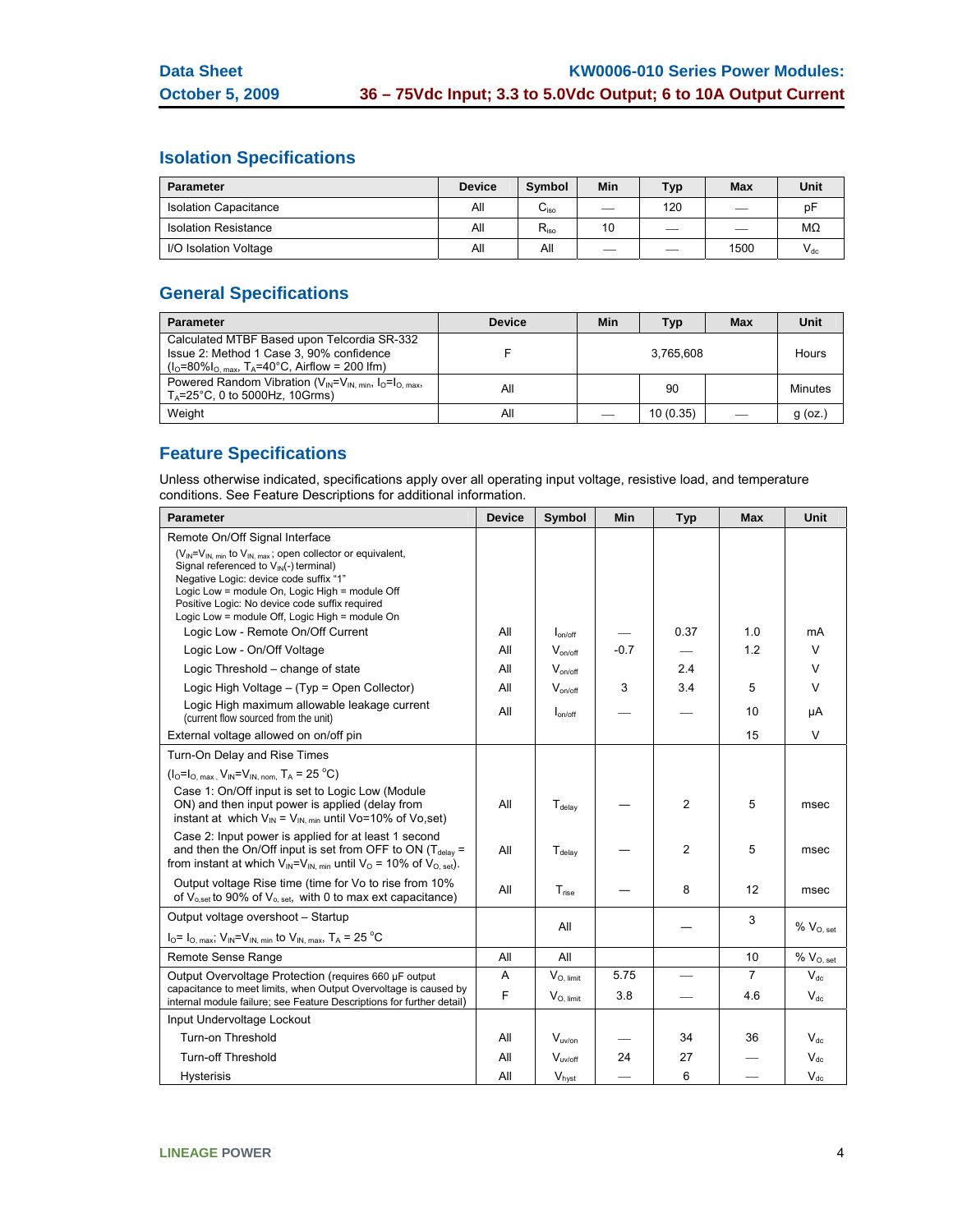## **Characteristic Curves**

The following figures provide typical characteristics for the KW010A0F (3.3V, 10A) at 25°C. The figures are identical for either positive or negative remote On/Off logic.

 $V_{\text{on/off}}\left( V\right)$  (5V/div)  $V_{\text{O}}\left( V\right)$  (1V/div)

 $V_{on\vee off}$  (V) (5V/div)

 $V_0$  (V) (1V/div)





AMBIENT TEMPERATURE, T $_{\mathrm{A}}$   $^{\mathrm{O}}$ C





**Figure 2. Typical output ripple and noise (VIN = VIN,NOM, Io = Io,max).** 



**Figure 3. Transient Response to Dynamic Load Change from 75% to 50% to 75% of full load with an external 470uF tantalum capacitor (dI/dt =1.0A/**μ**s).** 

**Ambient Temperature and Airflow.** 



**Figure 5. Typical Start-up Using Remote On/Off, negative logic version shown (VIN = VIN, NOM, lo = Io,max).** 



Figure 6. Typical Start-up Using Input Voltage (V<sub>IN</sub> = **VIN,NOM, Io = Io,max).**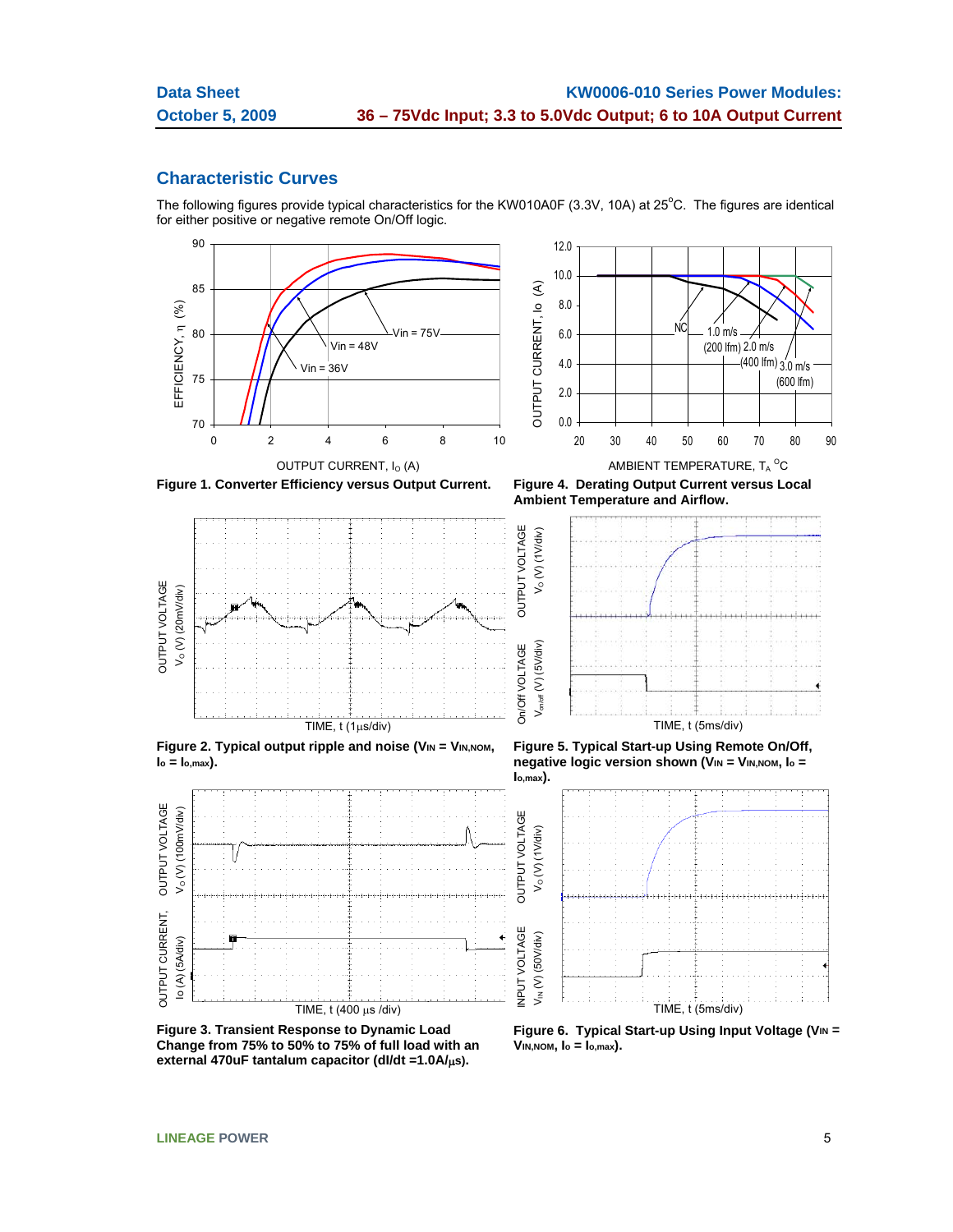# **Characteristic Curves (continued)**

The following figures provide typical characteristics for the KW006A0A (5.0V, 6A) at 25°C. The figures are identical for either positive or negative remote On/Off logic.

OUTPUT VOLTAGE On/Off VOLTAGE



**Figure 7. Converter Efficiency versus Output Current. Figure 10. Derating Output Current versus Local** 



**Figure 8. Typical output ripple and noise (VIN = VIN,NOM,**  $I_o = I_{o,max}$ ).



**Figure 9. Transient Response to Dynamic Load Change from 50% to 75% to 50% of full load with an external 470uF tantalum capacitor (dI/dt =1.0A/**μ**s).** 



**Ambient Temperature and Airflow.** 



**Figure 11. Typical Start-up Using Remote On/Off, negative logic version shown (VIN = VIN, NOM, lo = lo, max).** 



Figure 12. Typical Start-up Using Input Voltage (V<sub>IN</sub> = **VIN,NOM, Io = Io,max).**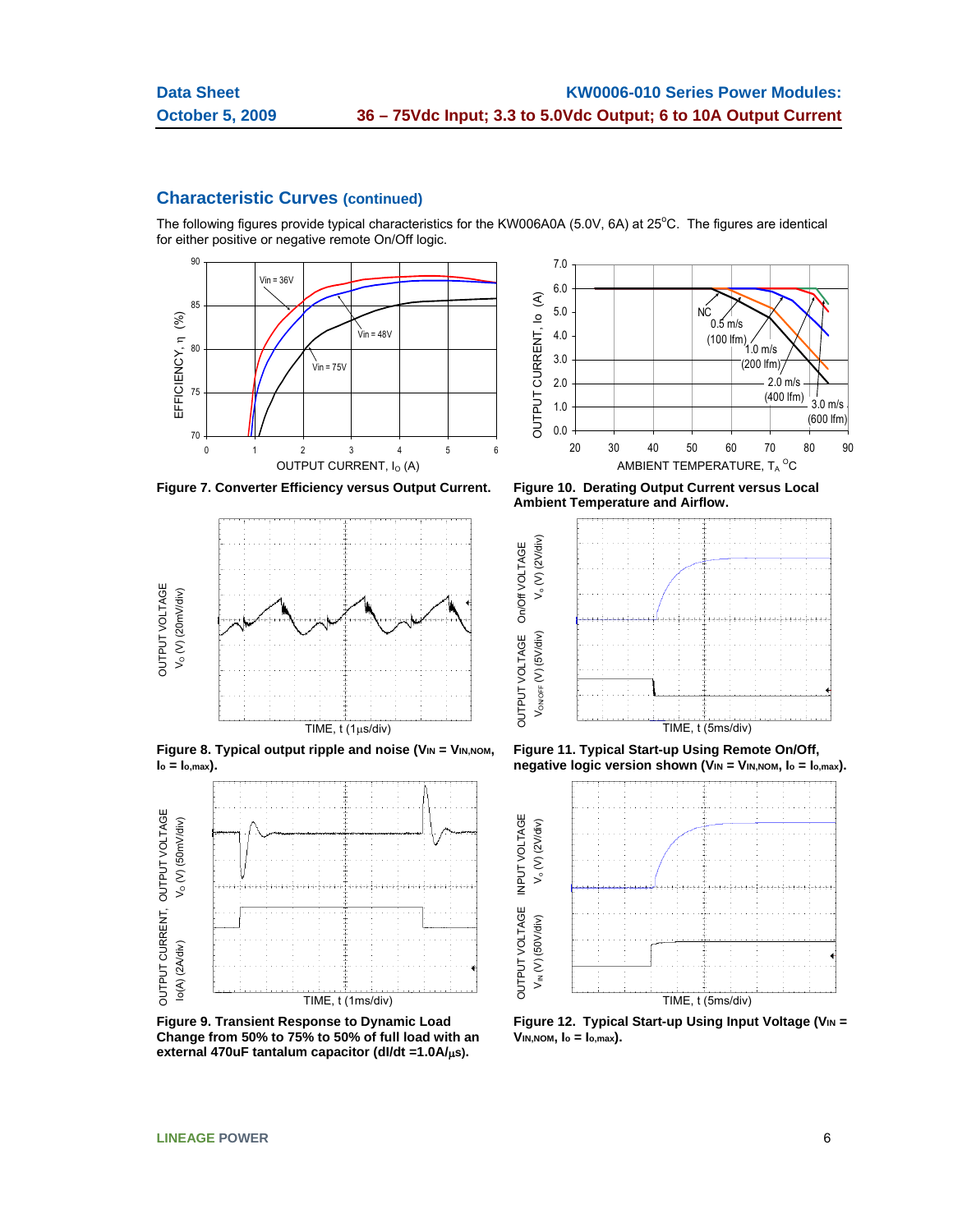# **Test Configurations**



NOTE: Measure input reflected ripple current with a simulated source inductance  $(L_{\text{TEST}})$  of 12µH. Capacitor  $C_S$  offsets possible battery impedance. Measure current as shown above.

#### **Figure 13. Input Reflected Ripple Current Test Setup.**



NOTE: All voltage measurements to be taken at the module terminals, as shown above. If sockets are used then Kelvin connections are required at the module terminals to avoid measurement errors due to socket contact resistance.

#### **Figure 14. Output Ripple and Noise Test Setup.**



terminals, as shown above. If sockets are used then Kelvin connections are required at the module terminals to avoid measurement errors due to socket contact resistance.

#### **Figure 15. Output Voltage and Efficiency Test Setup.**

Efficiency 
$$
\eta = \frac{V_0 I_0}{V_{IN} I_{IN}}
$$
 x 100 %

### **Design Considerations**

### **Input Filtering**

The power module should be connected to a low ac-impedance source. Highly inductive source impedance can affect the stability of the power module. For the test configuration in Figure 13, a 33μF electrolytic capacitor (ESR<0.1 $\Omega$  at 100kHz), mounted close to the power module helps ensure the stability of the unit. Consult the factory for further application guidelines.

### **Safety Considerations**

For safety-agency approval of the system in which the power module is used, the power module must be installed in compliance with the spacing and separation requirements of the end-use safety agency standard, i.e., UL 60950-1-3, CSA C22.2 No. 60950-00, and VDE 0805:2001-12 (IEC60950-1).

If the input source is non-SELV (ELV or a hazardous voltage greater than 60 Vdc and less than or equal to 75Vdc), for the module's output to be considered as meeting the requirements for safety extra-low voltage (SELV), all of the following must be true:

- The input source is to be provided with reinforced insulation from any other hazardous voltages, including the ac mains.
- One  $V_{IN}$  pin and one  $V_{OUT}$  pin are to be grounded, or both the input and output pins are to be kept floating.
- The input pins of the module are not operator accessible.
- Another SELV reliability test is conducted on the whole system (combination of supply source and subject module), as required by the safety agencies, to verify that under a single fault, hazardous voltages do not appear at the module's output.
- **Note:** Do not ground either of the input pins of the module without grounding one of the output pins. This may allow a non-SELV voltage to appear between the output pins and ground.

The power module has extra-low voltage (ELV) outputs when all inputs are ELV.

All flammable materials used in the manufacturing of these modules are rated 94V-0, or tested to the UL60950 A.2 for reduced thickness.

For input voltages exceeding –60 Vdc but less than or equal to –75 Vdc, these converters have been evaluated to the applicable requirements of BASIC INSULATION between secondary DC MAINS DISTRIBUTION input (classified as TNV-2 in Europe) and unearthed SELV outputs (-B option only).

The input to these units is to be provided with a maximum 5 A time-delay fuse in the ungrounded lead.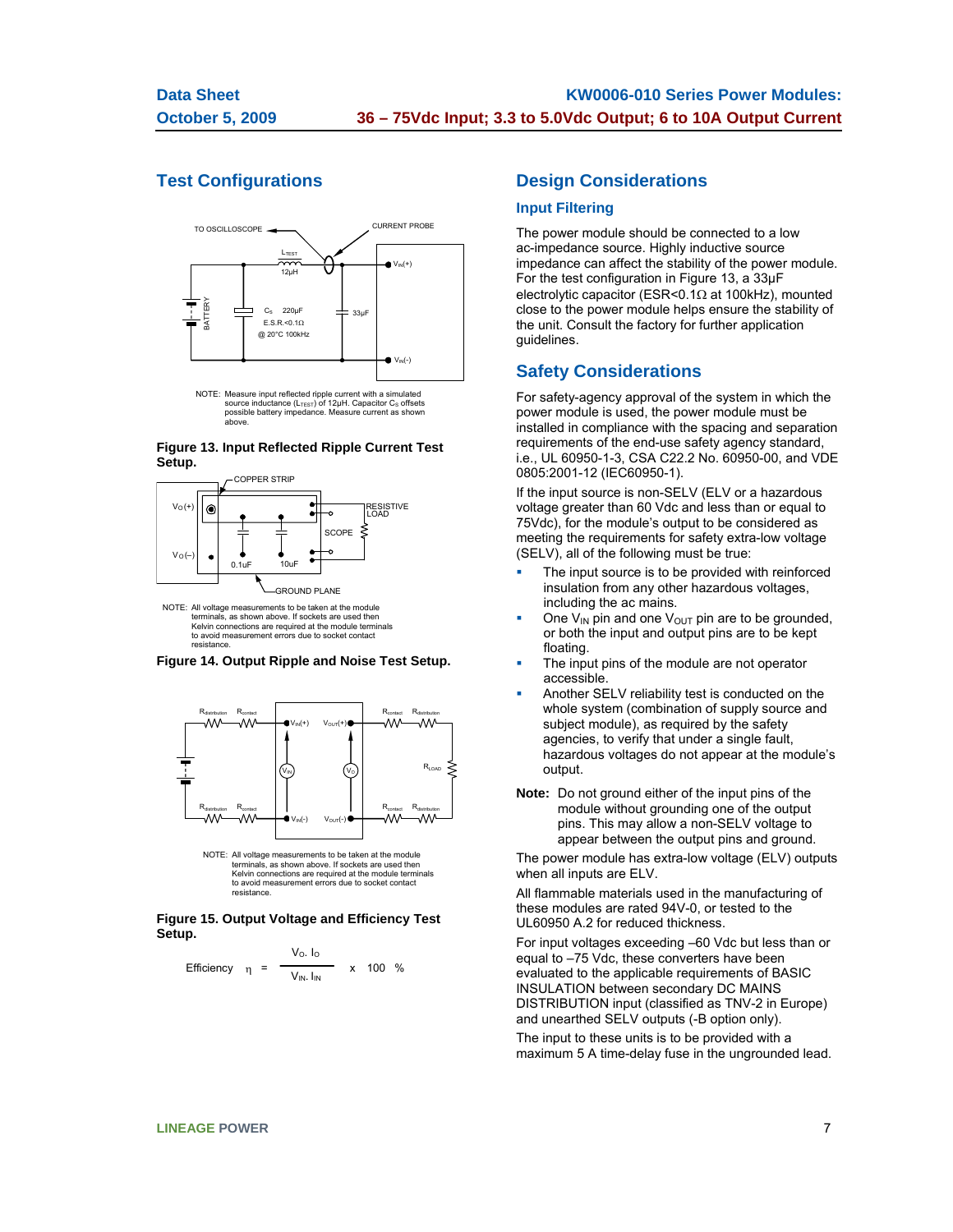## **Feature Description**

### **Remote On/Off**

Two remote on/off options are available. Positive logic turns the module on during a logic high voltage on the ON/OFF pin, and off during a logic low. Negative logic remote On/Off, device code suffix "1", turns the module off during a logic high and on during a logic low.



#### **Figure 16. Remote On/Off Implementation.**

To turn the power module on and off, the user must supply a switch (open collector or equivalent) to control the voltage  $(V_{on/off})$  between the ON/OFF terminal and the  $V_{IN}(-)$  terminal (see Figure 16). Logic low is  $0V \le V_{\text{on/off}} \le 1.2V$ . The maximum  $I_{\text{on/off}}$  during a logic low is 1mA, the switch should be maintain a logic low level whilst sinking this current.

The typical open circuit  $V_{on/off}$  generated by the module is 3.4V. The  $I_{ONOFF}$  leakage current, through the switch, is required to be less than 10uA otherwise the unit will reach the threshold at which it switches.

If not using the remote on/off feature:

For positive logic, leave the ON/OFF pin open. For negative logic, short the ON/OFF pin to  $V_{IN}(-)$ .

### **Remote Sense**

Remote sense minimizes the effects of distribution losses by regulating the voltage at the remote-sense connections (See Figure 17). The voltage between the remote-sense pins and the output terminals must not exceed the output voltage sense range given in the Feature Specifications table:

 $[V_O(+) - V_O(-)] - [SENSE(+) - SENSE(-)] \le 10\% V_{O,Set}$ Although the output voltage can be increased by both the remote sense and by the trim, the maximum increase for the output voltage is not the sum of both. The maximum increase is the larger of either the remote sense or the trim.

The amount of power delivered by the module is defined as the voltage at the output terminals multiplied by the output current. When using remote sense and

trim, the output voltage of the module can be increased, which at the same output current would increase the power output of the module. Care should be taken to ensure that the maximum output power of the module remains at or below the maximum rated power (Maximum rated power =  $V_{o,set}$  x  $I_{o,max}$ ).



**Figure 17. Circuit Configuration for remote sense .**

#### **Input Under-Voltage Lockout**

At input voltages below the input under-voltage lockout limit, the module operation is disabled. The module will only begin to operate once the input voltage is raised above the undervoltage lockout turn-on threshold,  $V_{\text{uv}/\text{on}}$ .

Once operating, the module will continue to operate until the input voltage is taken below the undervoltage turn-off threshold, Vuv/off.

### **Over-Temperature Protection**

To provide protection under certain fault conditions, the unit is equipped with a thermal shutdown circuit. The unit will shutdown if the thermal reference test point RT1 (Figure 19), exceeds  $110^{\circ}$ C (typical), but the thermal shutdown is not intended as a guarantee that the unit will survive temperatures beyond its rating. The module will automatically restart upon cool-down to a safe temperature.

### **Output Over-Voltage Protection**

The output over-voltage protection scheme of the modules has an independent over-voltage loop to prevent single point of failure. This protection feature latches-off the module in the event of over-voltage across the output. Recycling the input voltage or momentarily switching-off the module via the remote on/off pin resets the latch.

The independent over-voltage loop has a relatively slow response time. There are no precautions necessary to meet the output over-voltage protection limits for externally caused over-voltage conditions, such as excessive remote sense or output trim adjustments. However, special precautions are necessary to insure the over-voltage limits are met when the over-voltage is caused by internal module control loop failure. Either a minimum of 660 µF external output capacitance is required, or an external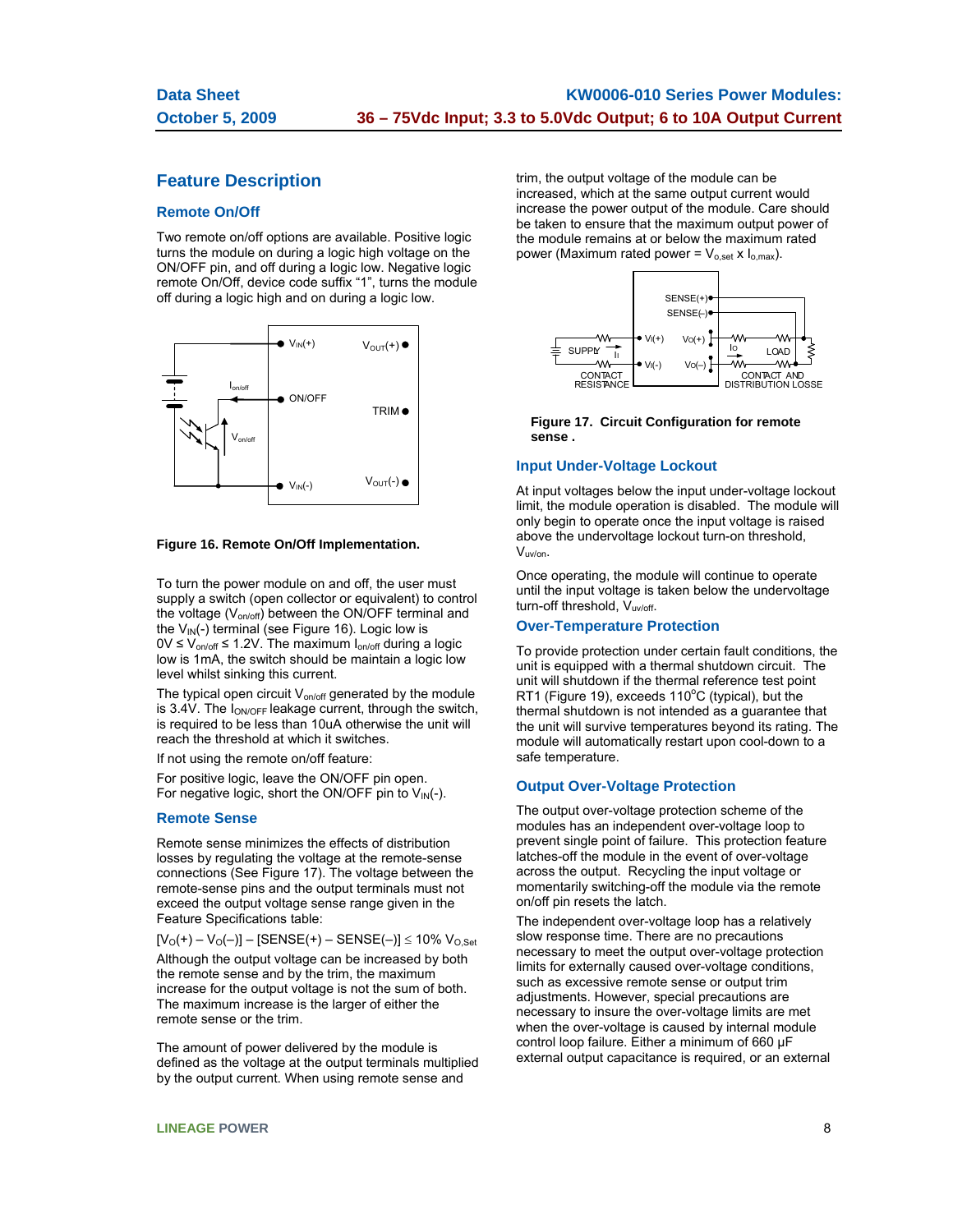### **Feature Descriptions (continued)**

OVP pull-down circuit is required. The OVP pull-down circuit will also provide significantly lower peak output over-voltages for applications that are particularly sensitive to over-voltage stress. Please contact your local Lineage Power sales representative for further information on the external OVP pull-down circuit.

### **Over-Current Protection**

To provide protection in a fault (output overload) condition, the unit is equipped with internal current-limiting circuitry and can endure current limiting continuously. At the point of current-limit inception, the unit enters hiccup mode. The unit will remain in the hiccup mode as long as the overcurrent condition exists; it operates normally, once the output current is brought back into its specified range. The average output current during hiccup is < 1A.

#### **Output Voltage Programming**

Trimming allows the output voltage set point to be increased or decreased. This is accomplished by connecting an external resistor between the TRIM pin and either the  $V_O(+)$  pin or the  $V_O(-)$  pin.



#### **Figure 18. Circuit Configuration to Trim Output Voltage.**

Connecting an external resistor  $(R_{trim-down})$  between the TRIM pin and the  $V_0$ (-) (or Sense(-)) pin decreases the output voltage set point. To maintain set point accuracy, the trim resistor tolerance should be ±1.0%.

The following equation determines the required external resistor value to obtain a percentage output voltage change of Δ%

#### **For trimming the output voltage lower:**

$$
R_{trim - down} = \left[\frac{511}{\Delta\%} - 10.22\right] K\Omega
$$
  
Where 
$$
\Delta\% = \left(\frac{V_{o, set} - V_{desired}}{V_{o, set}}\right) \times 100
$$

For example, to trim-down the output voltage of 3.3V module (KW010A0F/F1) by 8% to 3.036V, Rtrim-down is calculated as follows:

$$
\Delta\% = 8
$$

⎠

$$
R_{trim-down} = \left[\frac{511}{8} - 10.22\right] \text{K}\Omega
$$

$$
R_{trim-down} = 53.655 \text{ K}\Omega
$$

 $\Gamma$  =  $\sim$   $\sim$ 

Connecting an external resistor  $(R_{trim-up})$  between the TRIM pin and the  $V_0(+)$  (or Sense  $(+)$ ) pin increases the output voltage set point. The following equations determine the required external resistor value to obtain a percentage output voltage change of Δ%:

#### **For trimming the output voltage higher:**

$$
R_{trim-up} = \left[ \frac{5.11 \times V_{o,set} \times (100 + \Delta\%)}{1.225 \times \Delta\%} - \frac{511}{\Delta\%} - 10.22 \right] \text{K}\Omega
$$
  
Where 
$$
\Delta\% = \left( \frac{V_{o,set} - V_{desired}}{V_{o,set}} \right) \times 100
$$

For example, to trim-up the output voltage of 3.3V module (KW010A0F/F1) by 6% to 3.498V,  $R_{trim-up}$  is calculated is as follows:  $\overline{a}$  = 6.6

$$
R_{trim-up} = \left[\frac{5.11 \times 3.3 \times (100 + 6)}{1.225 \times 6} - \frac{511}{6} - 10.22\right] K\Omega
$$
  

$$
R_{trim-up} = 147.8 K\Omega
$$

The voltage between the  $V_0(+)$  and  $V_0(-)$  terminals must not exceed the minimum output overvoltage protection value shown in the Feature Specifications table. This limit includes any increase in voltage due to remote-sense compensation and output voltage setpoint adjustment trim.

Although the output voltage can be increased by both the remote sense and by the trim, the maximum increase for the output voltage is not the sum of both. The maximum increase is the larger of either the remote sense or the trim. The amount of power delivered by the module is defined as the voltage at the output terminals multiplied by the output current. When using remote sense and trim, the output voltage of the module can be increased, which at the same output current would increase the power output of the module. Care should be taken to ensure that the maximum output power of the module remains at or below the maximum rated power (Maximum rated power =  $V_{\text{o.set}}$  x  $I_{0,max}$ ).

**LINEAGE POWER** 9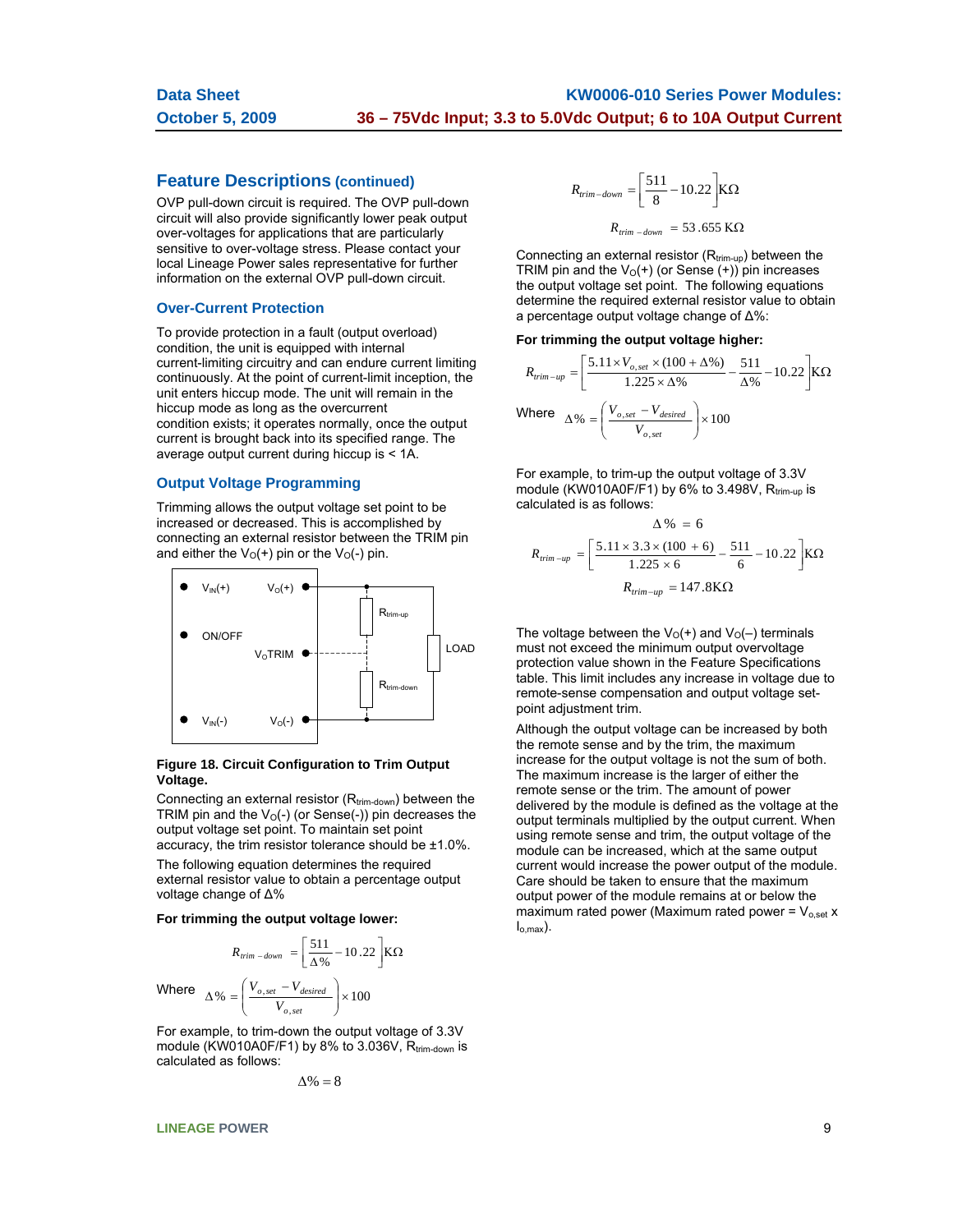# **EMC Considerations**

The KW006/010 power module is designed to meet EN55022 Class B Conducted emissions with a simple filter, as shown in Figure 19. Test results are shown in Figure 20. Further improvement to the emissions at the fundamental can be achieved by increasing the value of C3 and C4. Please contact your Lineage Power sales representative, if you need further information.







Figure 20. EMC Results (top V<sub>IN</sub>+, bottom V<sub>IN</sub>-)

## **Thermal Considerations**

The power modules operate in a variety of thermal environments; however, sufficient cooling should be provided to help ensure reliable operation.

Considerations include ambient temperature, airflow, module power dissipation, and the need for increased reliability. A reduction in the operating temperature of the module will result in an increase in reliability. The thermal data presented in this data sheet is based on physical measurements taken in a wind tunnel. The test set-up is shown in Figure 21. Please refer to the Application Note "Thermal Characterization Process For Open-Frame Board-Mounted Power Modules" for a detailed discussion of thermal aspects including maximum device temperatures.

The thermal reference point,  $T_{ref}$ , used in the specifications, is shown in Figure 22. For reliable operation this temperature should not exceed 125°C.



**Figure 21. Tref Temperature Measurement Locations**.



**Figure 22. Tref Temperature Measurement Locations**.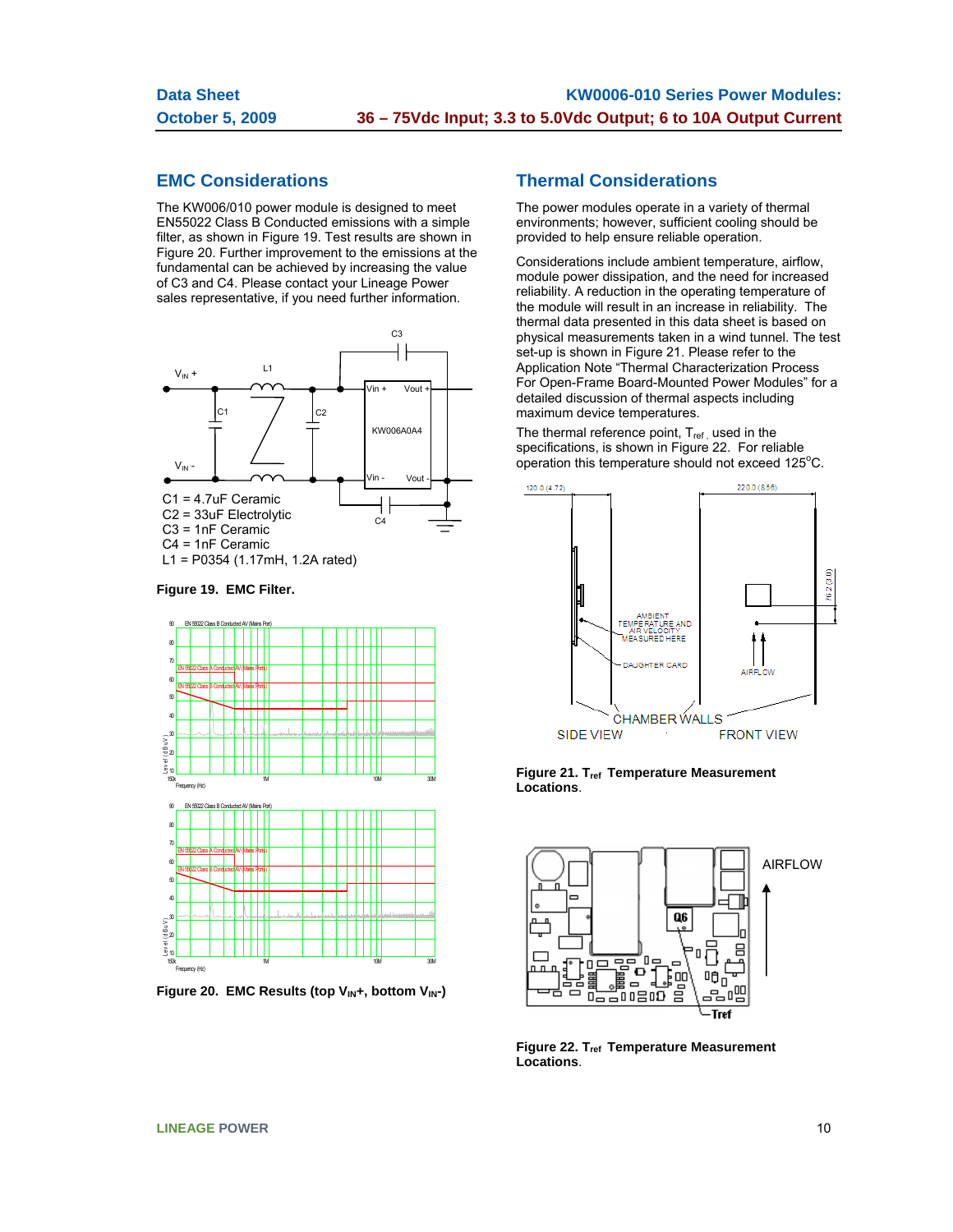## **Surface Mount Information**

### **Pick and Place**

The KW006/010 modules use an open frame construction and are designed for a fully automated assembly process. The pick and place location on the module is the larger magnetic core as shown in Figure 23. The modules are fitted with a label which meets all the requirements for surface mount processing, as well as safety standards, and is able to withstand reflow temperatures of up to  $300^{\circ}$ C. The label also carries product information such as product code, serial number and the location of manufacture.



**Figure 23. Pick and Place Location.** 

### **Nozzle Recommendations**

The module weight has been kept to a minimum by using open frame construction. Even so, these modules have a relatively large mass when compared to conventional SMT components. Variables such as nozzle size, tip style, vacuum pressure and placement speed should be considered to optimize this process. The recommended nozzle diameter for reliable operation is 6mm. Oblong or oval nozzles up to 11 x 6 mm may also be used within the space available.

### **Tin Lead Soldering**

The KW006/010 power modules (both non-Z and –Z codes) can be soldered either in a conventional Tin/Lead (Sn/Pb) process. The non-Z version of the KW006/010 modules are RoHS compliant with the lead exception. Lead based solder paste is used in the soldering process during the manufacturing of these modules. These modules can only be soldered in conventional Tin/lead (Sn/Pb) process. It is recommended that the customer review data sheets in order to customize the solder reflow profile for each application board assembly. The following instructions

**LINEAGE POWER** 11

must be observed when soldering these units. Failure to observe these instructions may result in the failure of or cause damage to the modules, and can adversely affect long-term reliability.

In a conventional Tin/Lead (Sn/Pb) solder process peak reflow temperatures are limited to less than 235 $^{\circ}$ C. Typically, the eutectic solder melts at  $183^{\circ}$ C, wets the land, and subsequently wicks the device connection. Sufficient time must be allowed to fuse the plating on the connection to ensure a reliable solder joint. There are several types of SMT reflow technologies currently used in the industry. These surface mount power modules can be reliably soldered using natural forced convection, IR (radiant infrared), or a combination of convection/IR. For reliable soldering the solder reflow profile should be established by accurately measuring the modules CP connector temperatures.



**Figure 24. Reflow Profile for Tin/Lead (Sn/Pb) process** 



Figure 25. Time Limit Curve Above 205°C for **Tin/Lead (Sn/Pb) process** 

#### **Lead Free Soldering**

The –Z version of the KW006/010 modules are leadfree (Pb-free) and RoHS compliant and are both forward and backward compatible in a Pb-free and a SnPb soldering process. The non-Z version of the KW006/010 modules are RoHS compliant with the lead exception. Lead based solder paste is used in the soldering process during the manufacturing of these modules. These modules can only be soldered in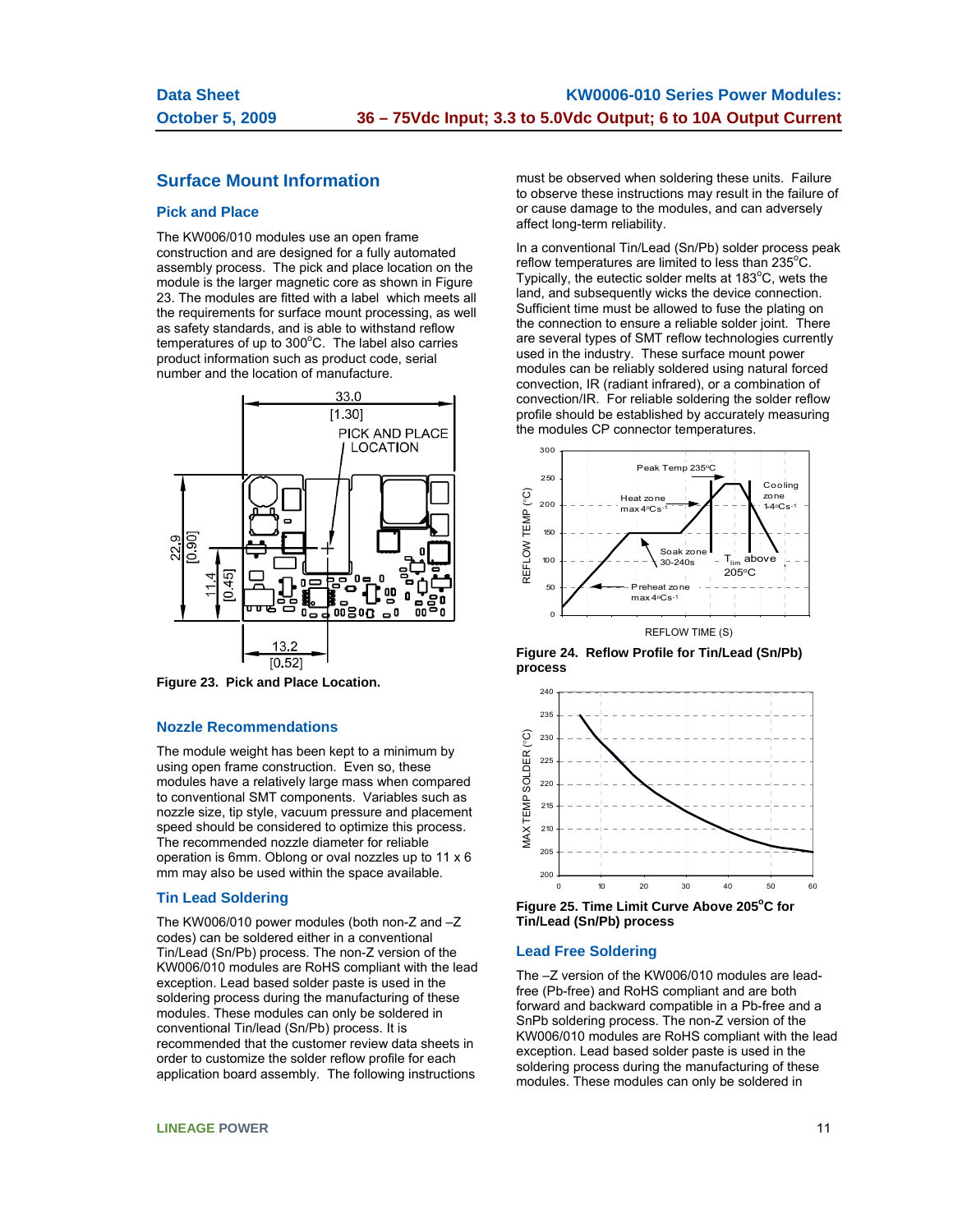### **Surface Mount Information (continued)**

conventional Tin/lead (Sn/Pb) process. Failure to observe the instructions below may result in the failure of or cause damage to the modules and can adversely affect long-term reliability.

### **Pb-free Reflow Profile**

Power Systems will comply with J-STD-020 Rev. C (Moisture/Reflow Sensitivity Classification for Nonhermetic Solid State Surface Mount Devices) for both Pb-free solder profiles and MSL classification procedures. This standard provides a recommended forced-air-convection reflow profile based on the volume and thickness of the package (table 4-2). The suggested Pb-free solder paste is Sn/Ag/Cu (SAC). The recommended linear reflow profile using Sn/Ag/Cu solder is shown in Figure 26.

### **MSL Rating**

The KW006/010 modules have a MSL rating of 2.

### **Storage and Handling**

The recommended storage environment and handling procedures for moisture-sensitive surface mount packages is detailed in J-STD-033 Rev. A (Handling, Packing, Shipping and Use of Moisture/Reflow Sensitive Surface Mount Devices). Moisture barrier bags (MBB) with desiccant are required for MSL ratings of 2 or greater. These sealed packages should not be broken until time of use. Once the original package is broken, the floor life of the product at conditions of  $\leq$ 30°C and 60% relative humidity varies according to the MSL rating (see J-STD-033A). The shelf life for dry packed SMT packages will be a minimum of 12 months from the bag seal date, when stored at the following conditions: < 40° C, < 90% relative humidity.

### **Post Solder Cleaning and Drying Considerations**

Post solder cleaning is usually the final circuit-board assembly process prior to electrical board testing. The result of inadequate cleaning and drying can affect both the reliability of a power module and the testability of the finished circuit-board assembly. For guidance on appropriate soldering, cleaning and drying procedures, refer to Lineage Power *Board Mounted Power Modules: Soldering and Cleaning* Application Note (AN04-001).



**Figure 26. Recommended linear reflow profile using Sn/Ag/Cu solder.**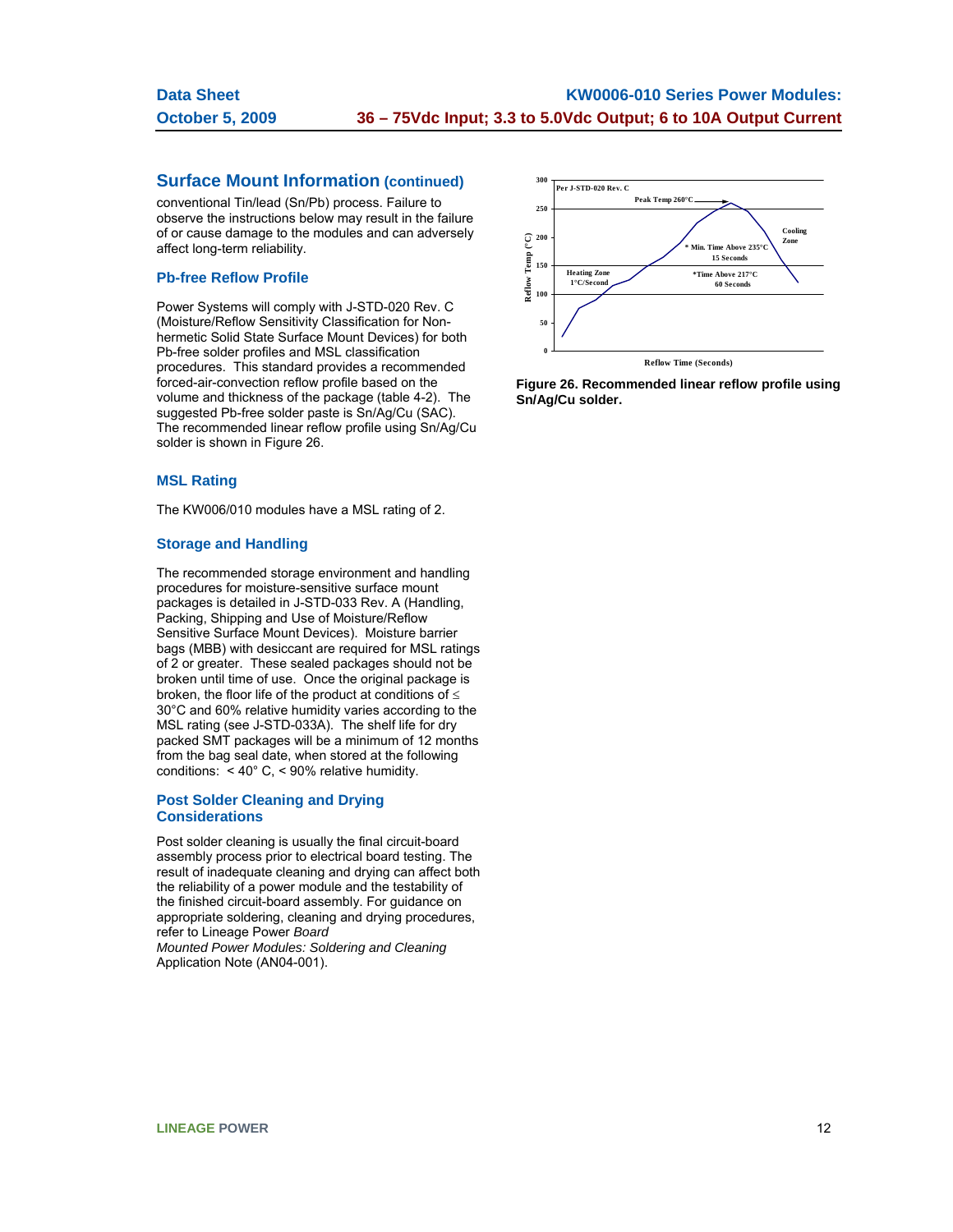# **Mechanical Outline for Surface Mount Module**

Dimensions are in millimeters and [inches].

Tolerances: x.x mm  $\pm$  0.5 mm [x.xx in.  $\pm$  0.02 in.] (unless otherwise indicated) x.xx mm  $\pm$  0.25 mm [x.xxx in  $\pm$  0.010 in].



**LINEAGE POWER** 13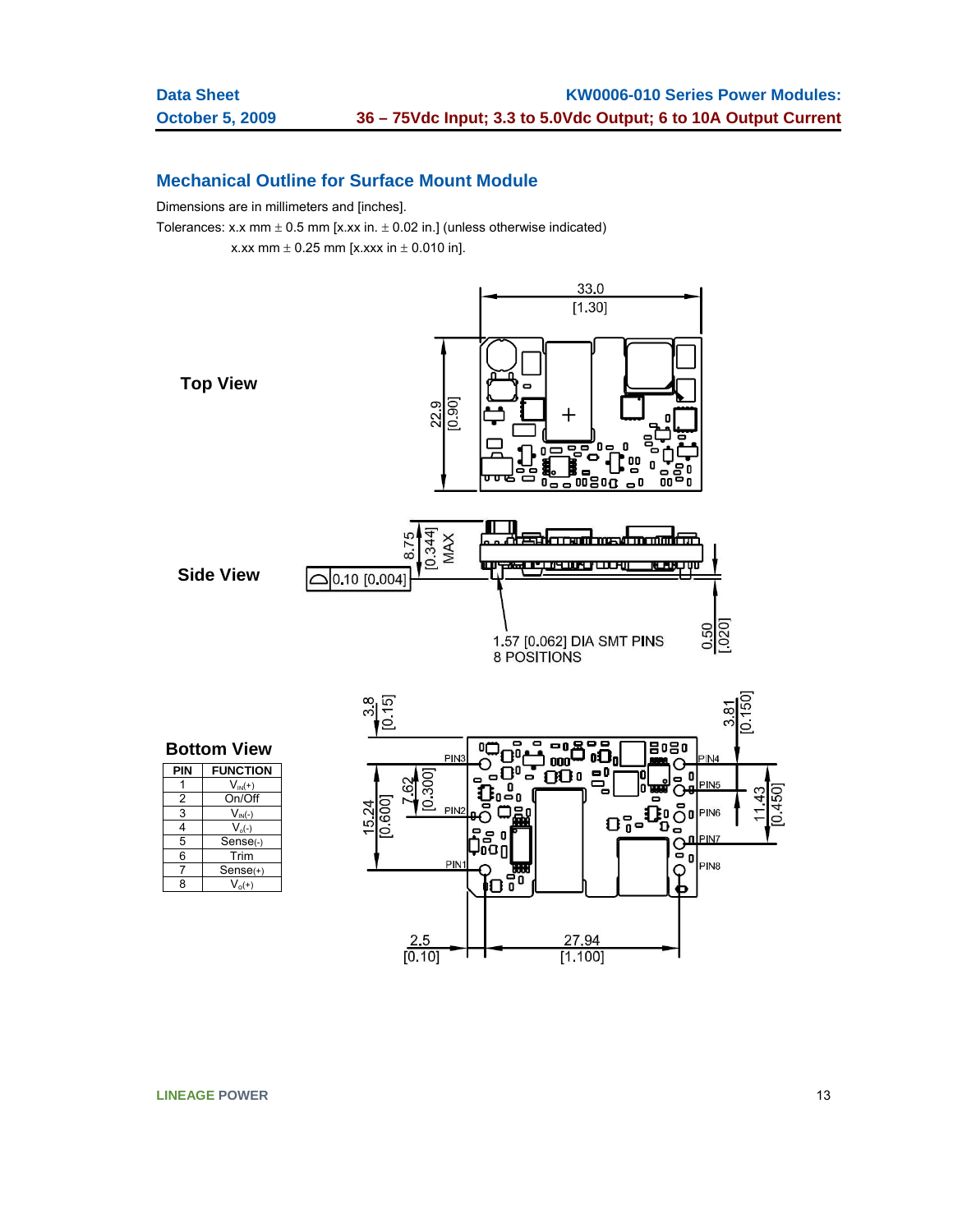# **Recommended Pad Layout**

Dimensions are in millimeters and [inches].

Tolerances: x.x mm  $\pm$  0.5 mm [x.xx in.  $\pm$  0.02 in.] (unless otherwise indicated)

x.xx mm  $\pm$  0.25 mm [x.xxx in  $\pm$  0.010 in.]



**SMT Recommended Pad Layout (Component Side View)**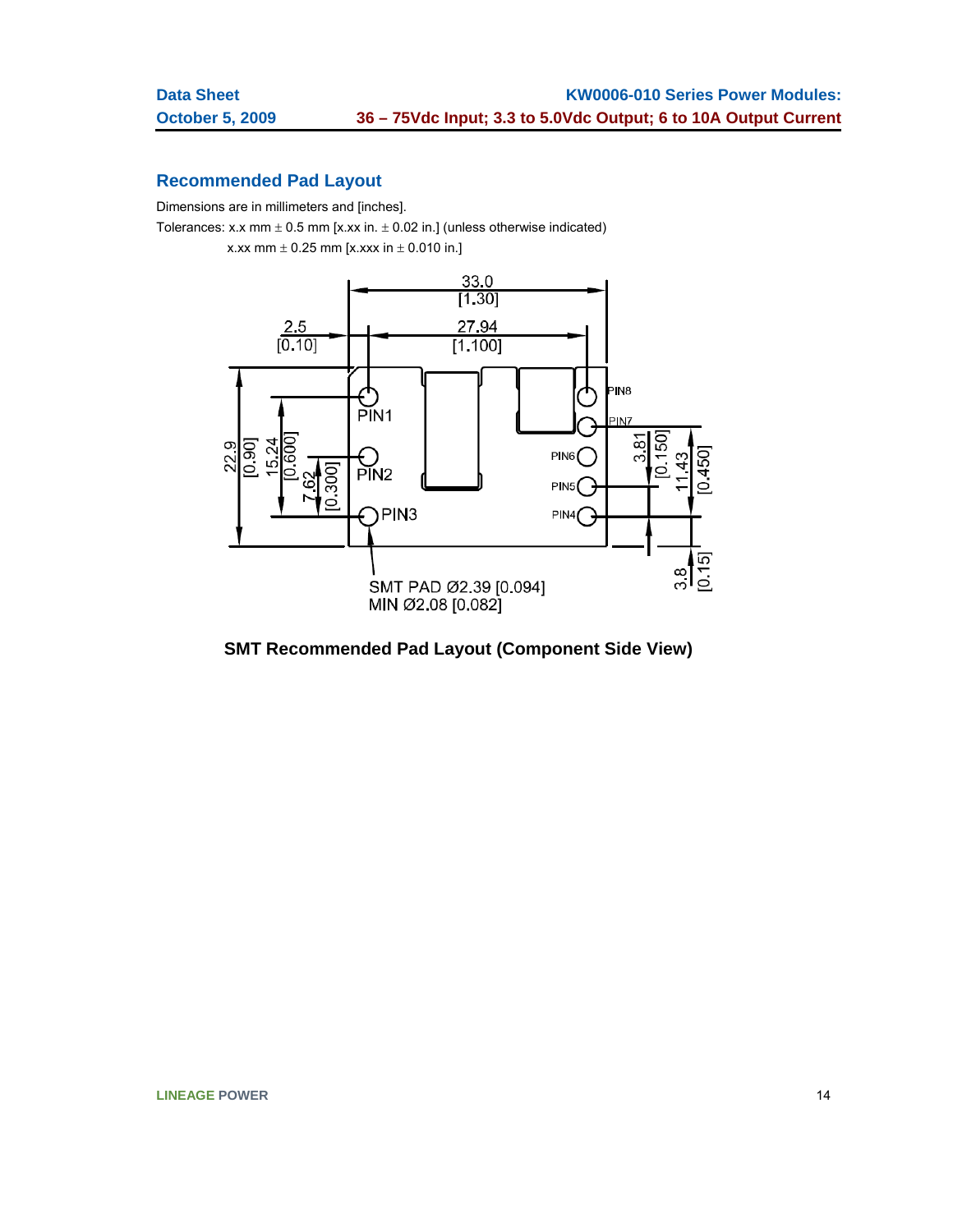# **Packaging Details**

The Sixteenth-brick SMT versions are supplied in tape & reel as standard. Details of tape dimensions are shown below. Modules are shipped in quantities of 140 modules per reel.

### **Tape Dimensions**

Dimensions are in millimeters.